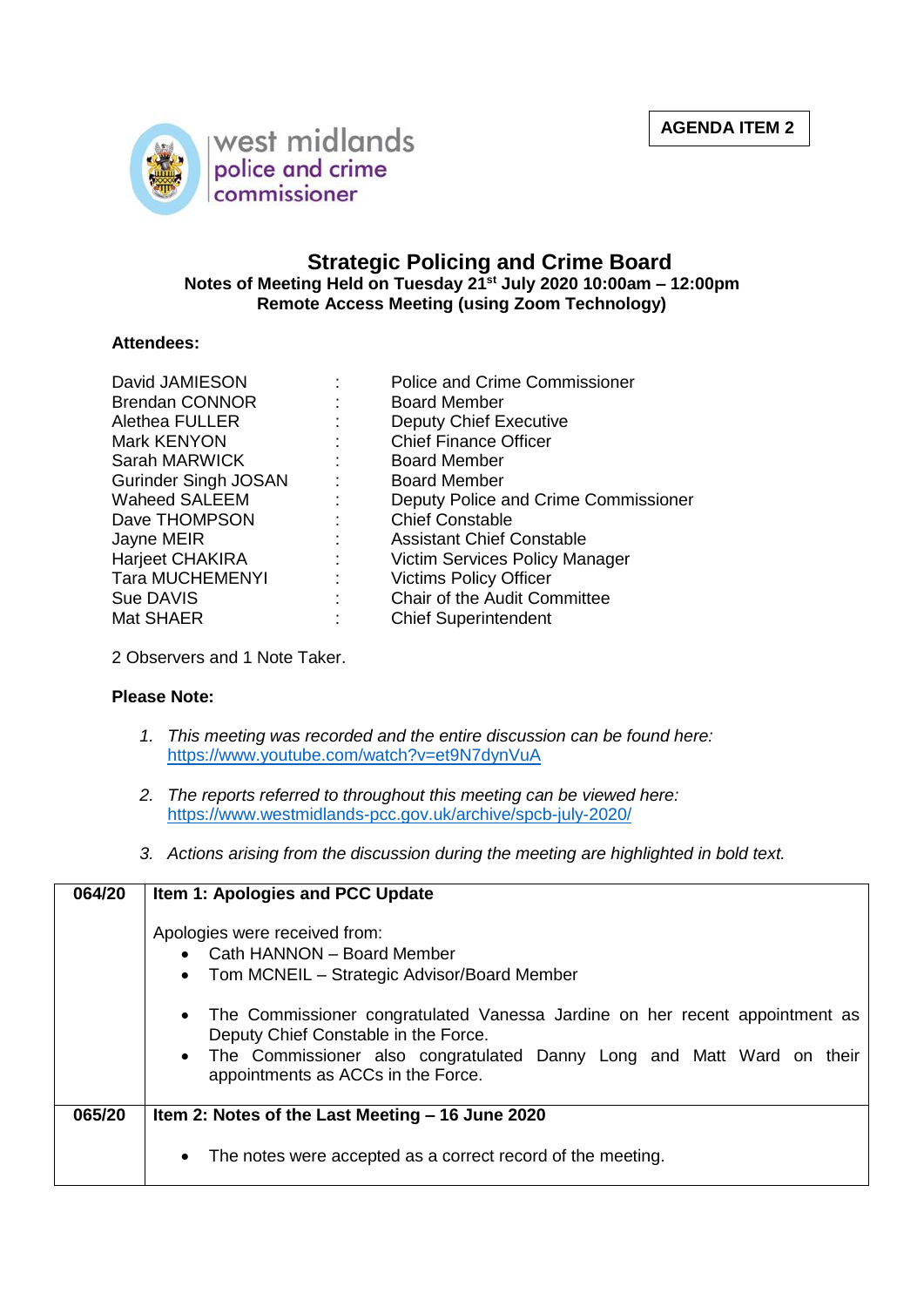| 066/20<br>067/20 | There was one action point from the last meeting: 057/20 Item 5 - Stop and Search and<br>$\bullet$<br>Use of Force "to confirm how West Midlands Police share the information from panels<br>and groups with the public". The Commissioner updated the Board that all of the<br>minutes from local scrutiny panels are published on the West Midlands PCC's external<br>website for the public to read and download.<br>Item 3: Questions from Members of the Public<br>There were no public questions.<br>Item 4: Questions from Members of the Board                                                                                                                                                                                                                                                                                                                                                                                                                                                                                                                                                                                                                                                                                                                                                                                                                                                                                                                                                                                                                                                                                                                                                                                                                                                                                                                                                                                                                                                                                                                                                                                        |
|------------------|-----------------------------------------------------------------------------------------------------------------------------------------------------------------------------------------------------------------------------------------------------------------------------------------------------------------------------------------------------------------------------------------------------------------------------------------------------------------------------------------------------------------------------------------------------------------------------------------------------------------------------------------------------------------------------------------------------------------------------------------------------------------------------------------------------------------------------------------------------------------------------------------------------------------------------------------------------------------------------------------------------------------------------------------------------------------------------------------------------------------------------------------------------------------------------------------------------------------------------------------------------------------------------------------------------------------------------------------------------------------------------------------------------------------------------------------------------------------------------------------------------------------------------------------------------------------------------------------------------------------------------------------------------------------------------------------------------------------------------------------------------------------------------------------------------------------------------------------------------------------------------------------------------------------------------------------------------------------------------------------------------------------------------------------------------------------------------------------------------------------------------------------------|
|                  | There were no questions from Members of the Board.                                                                                                                                                                                                                                                                                                                                                                                                                                                                                                                                                                                                                                                                                                                                                                                                                                                                                                                                                                                                                                                                                                                                                                                                                                                                                                                                                                                                                                                                                                                                                                                                                                                                                                                                                                                                                                                                                                                                                                                                                                                                                            |
|                  | <b>HIDDEN CRIMES</b>                                                                                                                                                                                                                                                                                                                                                                                                                                                                                                                                                                                                                                                                                                                                                                                                                                                                                                                                                                                                                                                                                                                                                                                                                                                                                                                                                                                                                                                                                                                                                                                                                                                                                                                                                                                                                                                                                                                                                                                                                                                                                                                          |
| 068/20           | Item 5: Public Protection Unit including work on Hidden Crimes                                                                                                                                                                                                                                                                                                                                                                                                                                                                                                                                                                                                                                                                                                                                                                                                                                                                                                                                                                                                                                                                                                                                                                                                                                                                                                                                                                                                                                                                                                                                                                                                                                                                                                                                                                                                                                                                                                                                                                                                                                                                                |
|                  | This report was presented and summarised by Chief Superintendent Mat Shaer, and the<br>following points were discussed:                                                                                                                                                                                                                                                                                                                                                                                                                                                                                                                                                                                                                                                                                                                                                                                                                                                                                                                                                                                                                                                                                                                                                                                                                                                                                                                                                                                                                                                                                                                                                                                                                                                                                                                                                                                                                                                                                                                                                                                                                       |
|                  | Hate Crime is a significant focus and priority for the Force under its vulnerability<br>workstream.<br>Sustained improvement has been achieved in the Forces understanding and response<br>to Hate Crime but there is always progress to be made.<br>Improvements have been made to accessibility for victims and witnesses of hate crime.<br>The Force have developed intelligence and analysis of hate crime which is used across<br>the neighbourhood policing function to influence intervention and prevention<br>approaches.<br>Since the Covid outbreak there has been an increased level of reporting of hate crimes<br>in the region that is in line with national levels.<br>The Force continues to expand hate crime network of key stakeholders and partners<br>ensuring there is a sharing of learning and good practice.<br>Local dip sampling is now in place as the Force seek to reassure that the level of service<br>that victims receive is satisfactory.<br>There is a good practice scheme with the CPS dip sampling some of the investigative<br>outcomes and feeding back which will help shape the Force's approach to investigative<br>work around Hate Crime going forward.<br>Good innovative work is taking place such as the 'Stand By Me' hate crime intervention<br>programme which West Midlands Police will be the first Force in the country to roll out<br>Force wide.<br>Some third party reporting centres such as libraries were not accessible during<br>lockdown, but community spaces and protected characteristic umbrella groups were<br>available.<br>Engagement with third party reporting centres took place where possible and those that<br>were not able to open were still able to report using technology available to them.<br>Data is not requested by the Force from third party reporting centres as it was agreed<br>to be a big ask of voluntary organisations carrying out the work. This means that the<br>Force is unable to trace which the origin of the reported incident.<br>The Far Right has been a driver in hate crime volume increasing which is an area of<br>concern. |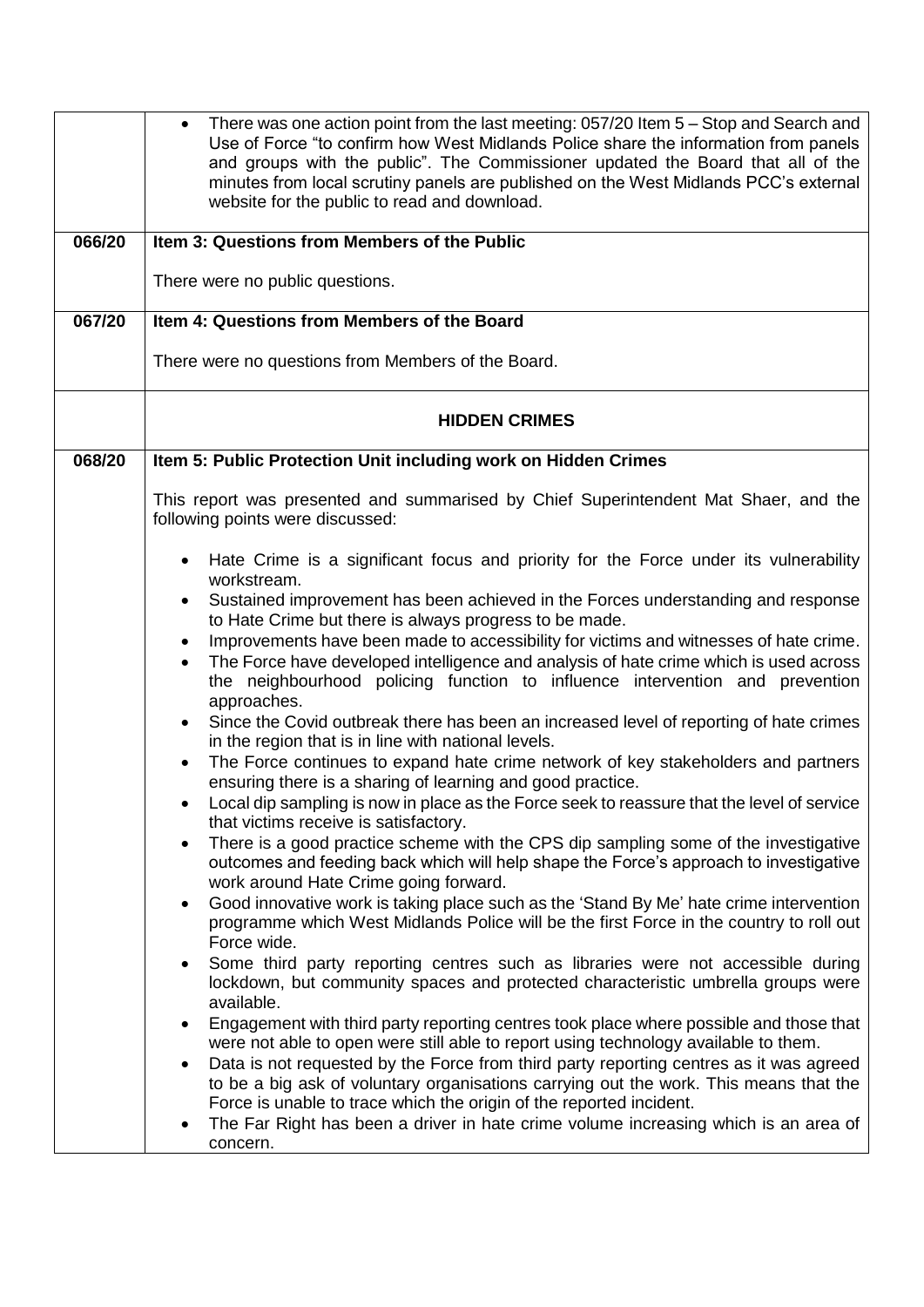|        | A piece of work is being developed with through the Force's Contest board mapping<br>hate crime hotspot areas across the understanding of Counter Terrorism work where<br>there is an overlap.<br>During the last 12 months there has been a sustained spike in homophobic hate crime,<br>which is of concern.<br>Progress around engagement with the disabled and transgender communities to<br>$\bullet$<br>reassure and give confidence to report incidents of hate crime is a key target. |
|--------|-----------------------------------------------------------------------------------------------------------------------------------------------------------------------------------------------------------------------------------------------------------------------------------------------------------------------------------------------------------------------------------------------------------------------------------------------------------------------------------------------|
|        | The Deputy Police & Crime Commissioner shared his support for the Chinese<br>community of the West Midlands following the increase in hate crime aimed towards<br>them in the wake of the Covid outbreak.                                                                                                                                                                                                                                                                                     |
|        | Action: Intel analysis report on Hate Crime victim and perpetrator profiles to be shared<br>post meeting.                                                                                                                                                                                                                                                                                                                                                                                     |
| 069/20 | Item 6: Hate Crime Symposium                                                                                                                                                                                                                                                                                                                                                                                                                                                                  |
|        | This report was presented and summarised by Harjeet Chakira and Tara Muchemenyi, and the<br>following points were discussed:                                                                                                                                                                                                                                                                                                                                                                  |
|        | A piece of research was commissioned in 2017 to map what support services were<br>available at the time. This report identified that the victim's services landscape is quite<br>patchy and that there are services available but they are ad hoc.                                                                                                                                                                                                                                            |
|        | Victim Support are the main service provider in the area and other support is mainly<br>available via identity based organisations who work with communities on particular<br>protected characteristics such as LGBT Birmingham where this support is given as a<br>default following the victim approaching the organisation.                                                                                                                                                                |
|        | Early in 2020 the OPCC ring-fenced £50,000 funding for providers of hate crime<br>$\bullet$<br>services but only Remedi's hate crime service were successful in this round of funding.<br>This experience backed up the 2017 report and influenced the thinking behind hosting<br>$\bullet$<br>the Symposium to invite partners to assess and work on scoping what services are<br>available to support victims of hate crime.                                                                |
|        | The Hate Crime Symposium was held virtually on June 10 <sup>th</sup> . Local Authorities were<br>consulted in advance to find out what their objectives were and what support services<br>were available.                                                                                                                                                                                                                                                                                     |
|        | Attendees on the day included voluntary sector representatives, CPS faith leads, local<br>councillors, local university representatives and West Midlands Police officers.                                                                                                                                                                                                                                                                                                                    |
|        | The key issues raised on the day were that there is currently limited support services<br>for victims within the West Midlands; there is a need to establish safe communities for<br>victims of hate crime and a need to increase awareness raising which has been passed<br>onto the Ministry of Justice.                                                                                                                                                                                    |
|        | It was also commented that there needs to be a better multi agency response to Hate<br>Crime, the example was given that Housing Associations deal with Hate Crime as Anti-<br>Social Behaviour which organisations present feel the service needs to be more specific<br>because of the complexities associated with hate crime.                                                                                                                                                             |
|        | There was some misunderstanding with regards to third party reporting centres on the<br>day, victims highlighted that once reporting through the service they didn't understand<br>what the next step in the process should be so it was agreed that this should be made<br>clearer to victims.                                                                                                                                                                                               |
|        | Following the Symposium a working group will start meeting from next week. Attendees<br>at the Symposium will be present and be part of the subsequent sub groups which will<br>help address specific hate crime issues.                                                                                                                                                                                                                                                                      |
|        | There wasn't much representation from the LGBT community or disability groups on<br>the day of the event but they have been invited to be a part of the working group to                                                                                                                                                                                                                                                                                                                      |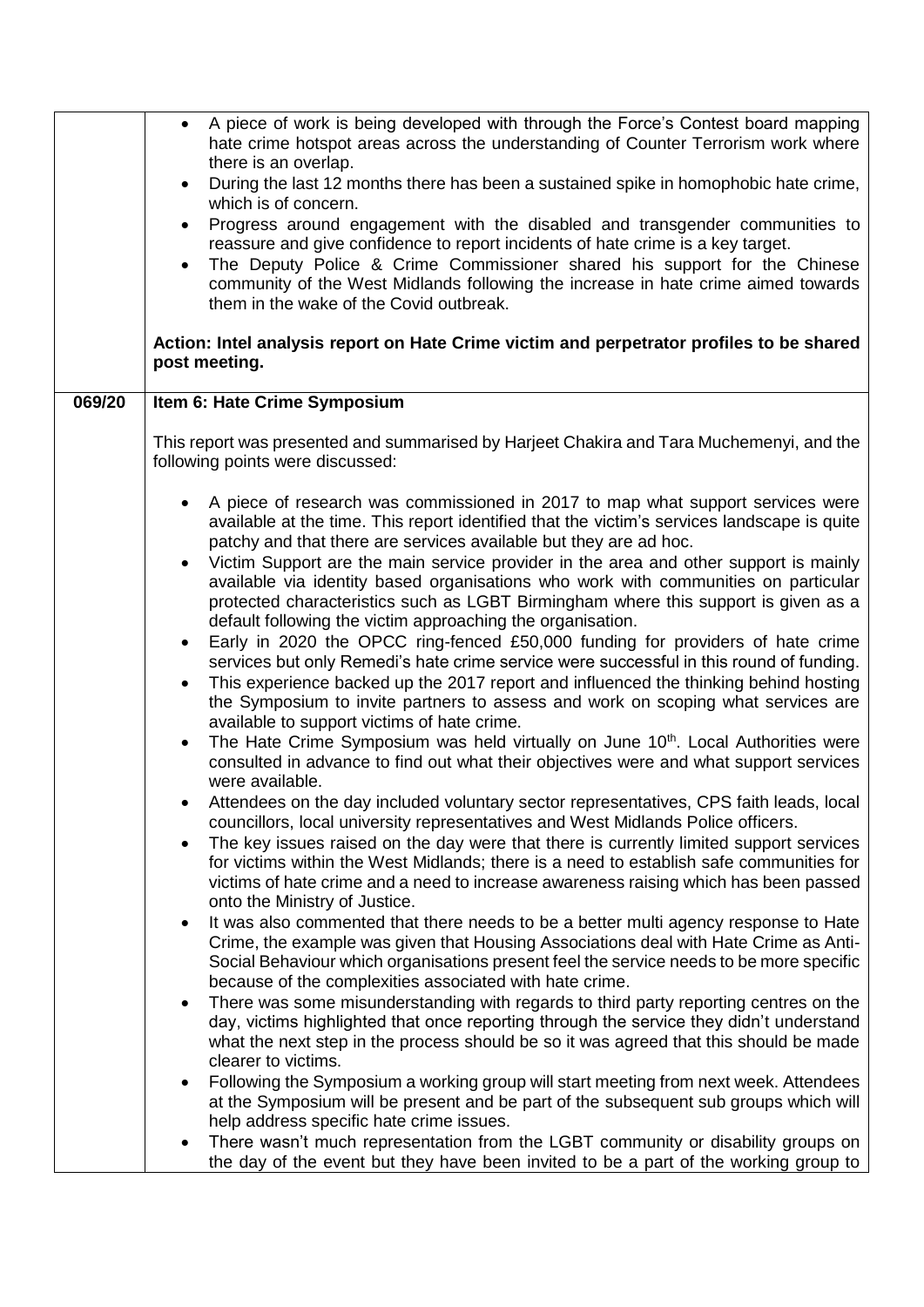|        | ensure their voices are included in discussions in order to co-ordinate a community                                                                                                                                                                                                                                                                                                                                                                                                                                                                                                                                                                                                                                                                                                                                                                                                                                         |
|--------|-----------------------------------------------------------------------------------------------------------------------------------------------------------------------------------------------------------------------------------------------------------------------------------------------------------------------------------------------------------------------------------------------------------------------------------------------------------------------------------------------------------------------------------------------------------------------------------------------------------------------------------------------------------------------------------------------------------------------------------------------------------------------------------------------------------------------------------------------------------------------------------------------------------------------------|
|        | response.                                                                                                                                                                                                                                                                                                                                                                                                                                                                                                                                                                                                                                                                                                                                                                                                                                                                                                                   |
|        |                                                                                                                                                                                                                                                                                                                                                                                                                                                                                                                                                                                                                                                                                                                                                                                                                                                                                                                             |
|        | <b>EMERGENCY POLICE AND CRIME PLAN</b>                                                                                                                                                                                                                                                                                                                                                                                                                                                                                                                                                                                                                                                                                                                                                                                                                                                                                      |
| 070/20 | Item 7: External Grants to Organisations                                                                                                                                                                                                                                                                                                                                                                                                                                                                                                                                                                                                                                                                                                                                                                                                                                                                                    |
|        | This report was presented and summarised by Mark Kenyon, and the following points were<br>discussed:                                                                                                                                                                                                                                                                                                                                                                                                                                                                                                                                                                                                                                                                                                                                                                                                                        |
|        | In the previous financial year the OPCC managed approximately £18.5 million worth of<br>grants which is an increase on the previous year. This increase is mainly because of<br>the introduction of the Violence Reduction Unit during the financial year.<br>Important to note that these grant schemes are funded through different types of<br>$\bullet$<br>funding. The Victims Fund, Early Intervention Youth Fund and the VRU are funded by<br>grants from Central Government which means the OPCC has to comply with specific<br>grant guidelines.<br>A lot of the funded projects do not start at the beginning of the financial year which<br>means they are phased over a number of years and don't fit neatly into financial years                                                                                                                                                                               |
|        | in terms of expenditure.<br>The funded projects are monitored on certain criteria to deliver specific outcomes and<br>$\bullet$<br>only if these outcomes are met are the projects paid.<br>In the new financial year, half of the Active Citizens Fund has been refocussed towards<br>$\bullet$<br>smaller community groups working with people during the Covid 19 outbreak. This<br>Community Initiative Fund is in place to help with the impact of Covid. More detail on<br>the supported projects will be provided to the Board at a later meeting when an update<br>is given on the Active Citizens Fund.<br>32 organisations were supported through the Community Initiatives Fund across the<br>$\bullet$<br>West Midlands totalling over £100,000. A second round of funding has just been opened<br>and a further £100,000 is available to community organisations helping with the<br>recovery progress.        |
| 071/20 | Item 8: Joint Audit Committee Annual Report                                                                                                                                                                                                                                                                                                                                                                                                                                                                                                                                                                                                                                                                                                                                                                                                                                                                                 |
|        | This report was presented and summarised by Sue Davis, and the following points were<br>discussed:                                                                                                                                                                                                                                                                                                                                                                                                                                                                                                                                                                                                                                                                                                                                                                                                                          |
|        | Thanks were given to the Commissioner and Chief Constable for their swift response<br>$\bullet$<br>in the change of membership of the Committee as 3 members left and one was absent<br>for a lengthy period.<br>Since the report was sent out the Committee's independent member Richard Hollands<br>٠<br>has been appointed as the Vice Chair of the Committee.<br>There were some limited assurance opinions from Internal Audit which Sue believes<br>$\bullet$<br>reflects that the right priorities are being looked at.<br>The work of both internal and external audit has been affected with lockdown so an<br>$\bullet$<br>amended workplan will be put in place as the capacity to be out on the front line has<br>decreased.<br>The External Audit report should have arrived by now but has been delayed due to<br>lockdown.<br>The Chief Constable thanked Sue and the Committee for the work they have done. |
| 072/20 | Item 9: Emergency Chapter - by Exception and also Organisational Recovery,<br>and Force's assessment of the short and longer term crime patterns as                                                                                                                                                                                                                                                                                                                                                                                                                                                                                                                                                                                                                                                                                                                                                                         |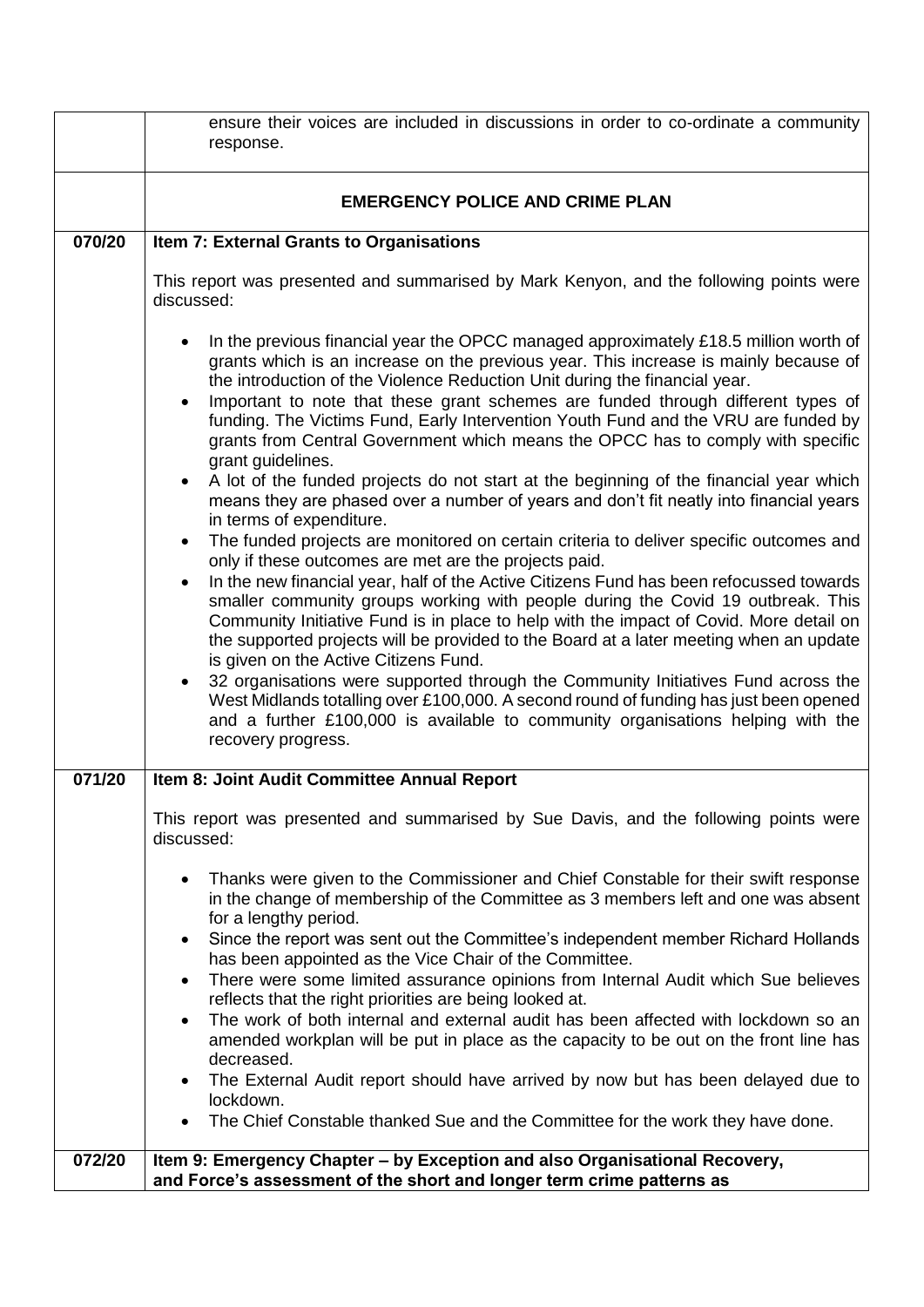| the Covid emergency subsides                                                                                                                                                                                                                                                                                                                                                                                                                                                                             |
|----------------------------------------------------------------------------------------------------------------------------------------------------------------------------------------------------------------------------------------------------------------------------------------------------------------------------------------------------------------------------------------------------------------------------------------------------------------------------------------------------------|
| This report was presented and summarised by ACC Jayne Meir, and the following points were<br>discussed:                                                                                                                                                                                                                                                                                                                                                                                                  |
| West Midlands Police continues to coordinate the response to the pandemic through a<br>$\bullet$<br>strategic co-ordination group which is chaired by ACC Meir. There is also a West<br>Midlands Regional Recovery co-ordination group which is set up through the West<br>Midlands Combined Authority.                                                                                                                                                                                                  |
| The response phase, which the strategic co-ordination group coordinates, is expected<br>$\bullet$<br>to stand down in the next couple of weeks. This is due to Local Authorities being able<br>to manage local outbreaks and having devolved responsibilities in regards to these<br>plans.                                                                                                                                                                                                              |
| The Force is currently preparing for the mandatory use of mandatory face coverings in<br>$\bullet$<br>shops and how they work with Local Authorities in relation to the new powers they have<br>been provided with.                                                                                                                                                                                                                                                                                      |
| Other than face coverings on public transport and in shops the main area the main<br>$\bullet$<br>powers the police have to enforce is with regards to gatherings of more than 30 people<br>which is still policed using the 4 E approach - Engage, Educate, Encourage and<br>Enforce.                                                                                                                                                                                                                   |
| There were significant reductions in all crime types at the start of lockdown which was<br>$\bullet$<br>understandable however this has slowly risen back to normal levels and there have<br>been significant increases in Domestic Abuse and in relation to hate crime. The<br>increases have been experienced nationally although the increase in Domestic Abuse<br>in the region is particularly high and is something the Force is looking to investigate<br>further to understand why.              |
| Violence in public places involving those under the age of 25 is also increasing, this is<br>$\bullet$<br>also predicted to continue over the summer with young people out of education and<br>restrictions around holiday activities.                                                                                                                                                                                                                                                                   |
| There is an anticipation that there will be an increase in child abuse reporting in<br>$\bullet$<br>September as schools re-open.                                                                                                                                                                                                                                                                                                                                                                        |
| The reopening of the night time economy and hospitality industry was policed with few<br>$\bullet$<br>incidents. Any future demands on the Force will depend on the restrictions in place.<br>Unemployment in the area will increase deprivation in the area and this will increase<br>demand on West Midlands Police but it is difficult to say at this time when this increase<br>will happen and how it will manifest.                                                                                |
| The Force is looking to maintain some of the innovative ways of working that have been<br>developed through the lockdown period such as being able to remain in contact with<br>communities through the pandemic through the use of technology.                                                                                                                                                                                                                                                          |
| The Force IT department has supported with the roll out of 1300 laptops to ensure that<br>$\bullet$<br>the Force supports the people of the West Midlands with staff working agilely.<br>Significant levels of PPE have been procured $-$ over 1.5 million items $-$ in support of<br>$\bullet$                                                                                                                                                                                                          |
| officers working on the front line in the region.<br>To date, 759 members of staff have been tested for Coronavirus with 45 positive results.<br>$\bullet$<br>Approximately £5.6 million has been spent in response to the crisis, a sizeable amount<br>$\bullet$<br>of this has been on PPE. Further funding is anticipated from Government but no details<br>are available as yet on how this may be reimbursed to the Force.                                                                          |
| There is no data currently available that shows those children not currently in education<br>$\bullet$<br>through lockdown are more vulnerable to crime. There are a few incidents that have<br>taken place lately that are being investigated in relation to children falling from windows<br>in Birmingham to discover whether these are anomalies or whether they are related to<br>parental fatigue or perhaps due to unsafe surrounding though it is currently too soon to<br>draw any conclusions. |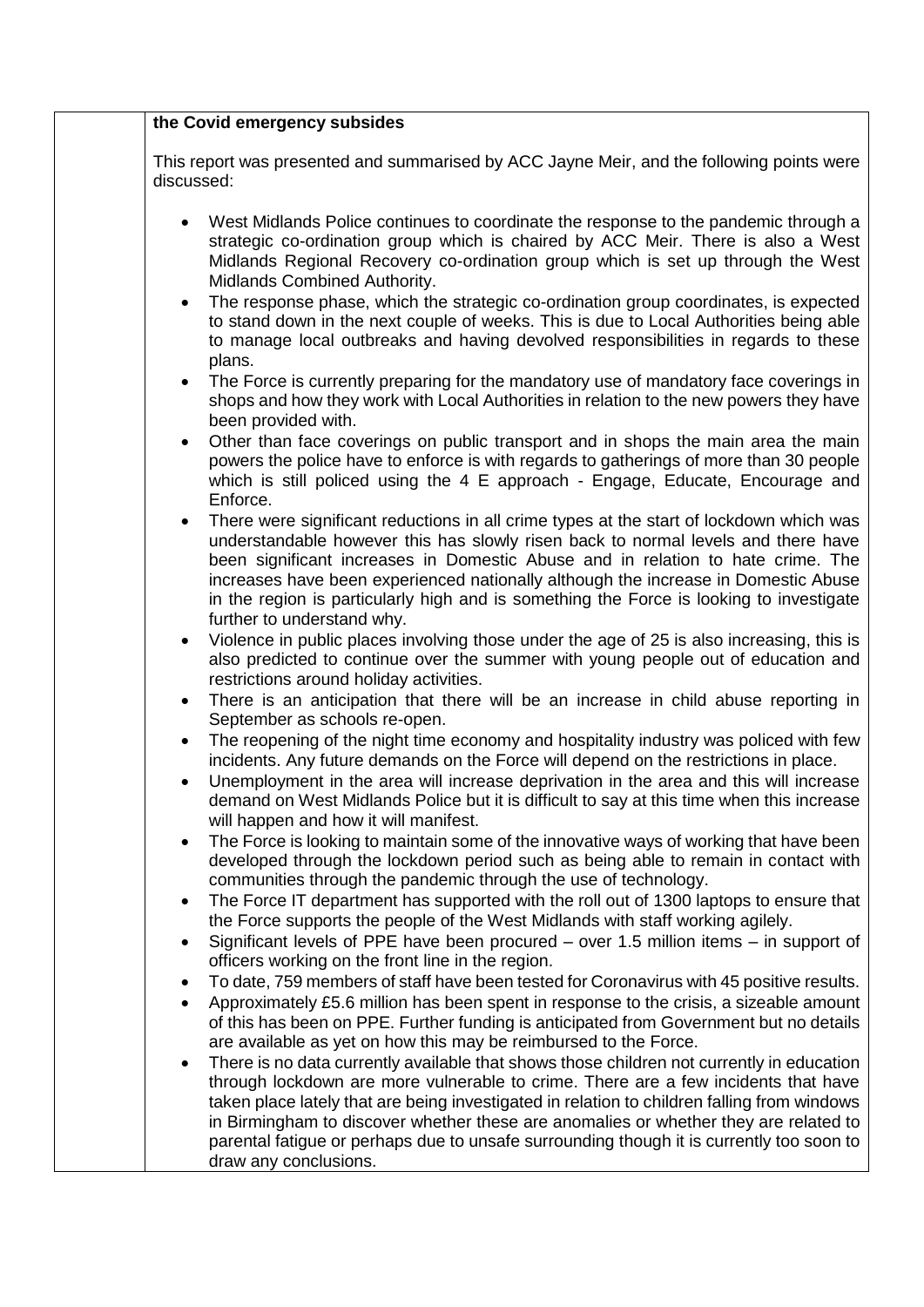|        |   | Guidance is awaited from the National Police Chiefs Council on how face coverings are<br>to be policed in the retail sector though learning can be taken from how it has worked                                                                                                                                                                                                                                                                                                                                                                                                                                                                                                                                                                                                                                                                                                                                                                                                                                                                                                                                                                                                                                                                                                                                                                                                                                                                                                                                                                                                                                                                                                                                                                                                                                                                                                                                                                                                                                                                                                                                                                                                                                                                                                                                                                                                                                                                                                                                                                                                                    |
|--------|---|----------------------------------------------------------------------------------------------------------------------------------------------------------------------------------------------------------------------------------------------------------------------------------------------------------------------------------------------------------------------------------------------------------------------------------------------------------------------------------------------------------------------------------------------------------------------------------------------------------------------------------------------------------------------------------------------------------------------------------------------------------------------------------------------------------------------------------------------------------------------------------------------------------------------------------------------------------------------------------------------------------------------------------------------------------------------------------------------------------------------------------------------------------------------------------------------------------------------------------------------------------------------------------------------------------------------------------------------------------------------------------------------------------------------------------------------------------------------------------------------------------------------------------------------------------------------------------------------------------------------------------------------------------------------------------------------------------------------------------------------------------------------------------------------------------------------------------------------------------------------------------------------------------------------------------------------------------------------------------------------------------------------------------------------------------------------------------------------------------------------------------------------------------------------------------------------------------------------------------------------------------------------------------------------------------------------------------------------------------------------------------------------------------------------------------------------------------------------------------------------------------------------------------------------------------------------------------------------------|
|        |   | on public transport. Retailers will be expected to be ensure that those entering premises<br>comply with guidelines and that face coverings are worn. West Midlands Police's role<br>will be to support retailers should any tensions arise. A particular challenge in this<br>scenario will be in relation to those using face coverings to mask their identity to commit<br>crimes.<br>The correct docking point between the Police and Government in relation is in place<br>with the NPCC, it is important that the police are consulted in matters such as the<br>reopening of licensed premises as the policy develops.<br>Conversations are ongoing with Local Authorities in relation to new lockdown powers<br>in relation to public outdoor spaces to monitor expectations on what enforcement levels<br>would be. The lockdown in Leicester has caused some community tensions in how it<br>came about so it is important this is approached sensitively.<br>During lockdown there have been over 2800 directions to leave with which many<br>members of the public will comply, often largely groups of young people have had to be<br>dealt with using enforcement powers though this has only been on a small number of<br>occasions. The level of disproportionality is recognised in relation to Asian and Black<br>people and also directed more at the young. The Force is working hard to understand<br>these figures and ensure that officers are using their powers appropriately.<br>Through lockdown it is clear that members of the public have preferred dealing with<br>incidents online rather than having officers attending their homes. Learning from the<br>lockdown period will be taken forward and anything more than subtle changes to the<br>way in which things are done will be communicated to communities and community<br>groups so they were aware of changes to the service.<br>West Midlands Police is one of the Forces that underwrote national procurement and<br>the Force may soon have to get into the position to look at internal cross charging if the<br>Government reimbursement decision is further delayed.<br>It was noted that Domestic Abuse and Hate Crime are running at record levels and that<br>this is partly due to recent campaigns to encourage people to report incidents but does<br>highlight the levels of offending in those areas.<br>As the furlough scheme ends there is a concern that levels of unemployment may result<br>in higher levels of crime than usual placing pressure on the police. The OPCC is working |
|        |   | with the Combined Authority and the Mayor to understand the social implications of<br>unemployment.                                                                                                                                                                                                                                                                                                                                                                                                                                                                                                                                                                                                                                                                                                                                                                                                                                                                                                                                                                                                                                                                                                                                                                                                                                                                                                                                                                                                                                                                                                                                                                                                                                                                                                                                                                                                                                                                                                                                                                                                                                                                                                                                                                                                                                                                                                                                                                                                                                                                                                |
| 073/20 |   | Item 10: Chief Constable Update                                                                                                                                                                                                                                                                                                                                                                                                                                                                                                                                                                                                                                                                                                                                                                                                                                                                                                                                                                                                                                                                                                                                                                                                                                                                                                                                                                                                                                                                                                                                                                                                                                                                                                                                                                                                                                                                                                                                                                                                                                                                                                                                                                                                                                                                                                                                                                                                                                                                                                                                                                    |
|        | ٠ | HMIC's report on Roads Policing and Road Safety was released last week and the West<br>Midlands was shown to be truly outstanding. The Force is looking to build on this good<br>work around road safety and focus on nuisance vehicles. The Commissioner<br>congratulated the Chief Constable and the Force on their work in this area.<br>From the Annual Crime Data report it can be seen that areas in the police and crime<br>plan have been a primary focus, specifically targeting volume crime and acquisitive<br>crimes. Successful outcomes rates have increased in the West Midlands this year. The<br>figures around crimes involving vulnerable people echo the work being done by the<br>Force in these areas.                                                                                                                                                                                                                                                                                                                                                                                                                                                                                                                                                                                                                                                                                                                                                                                                                                                                                                                                                                                                                                                                                                                                                                                                                                                                                                                                                                                                                                                                                                                                                                                                                                                                                                                                                                                                                                                                       |
|        |   | Work will soon be taking place on the Force Management Statement which will show<br>that the Force deals with a considerable amount of missing people per day than<br>incidents of burglary.<br>A 2.5% pay rise has been announced for officers but it is not yet known whether the<br>Government will fund this pay rise. It is expected that the money for new recruits from<br>the Government will take into consideration the pay rise.                                                                                                                                                                                                                                                                                                                                                                                                                                                                                                                                                                                                                                                                                                                                                                                                                                                                                                                                                                                                                                                                                                                                                                                                                                                                                                                                                                                                                                                                                                                                                                                                                                                                                                                                                                                                                                                                                                                                                                                                                                                                                                                                                        |